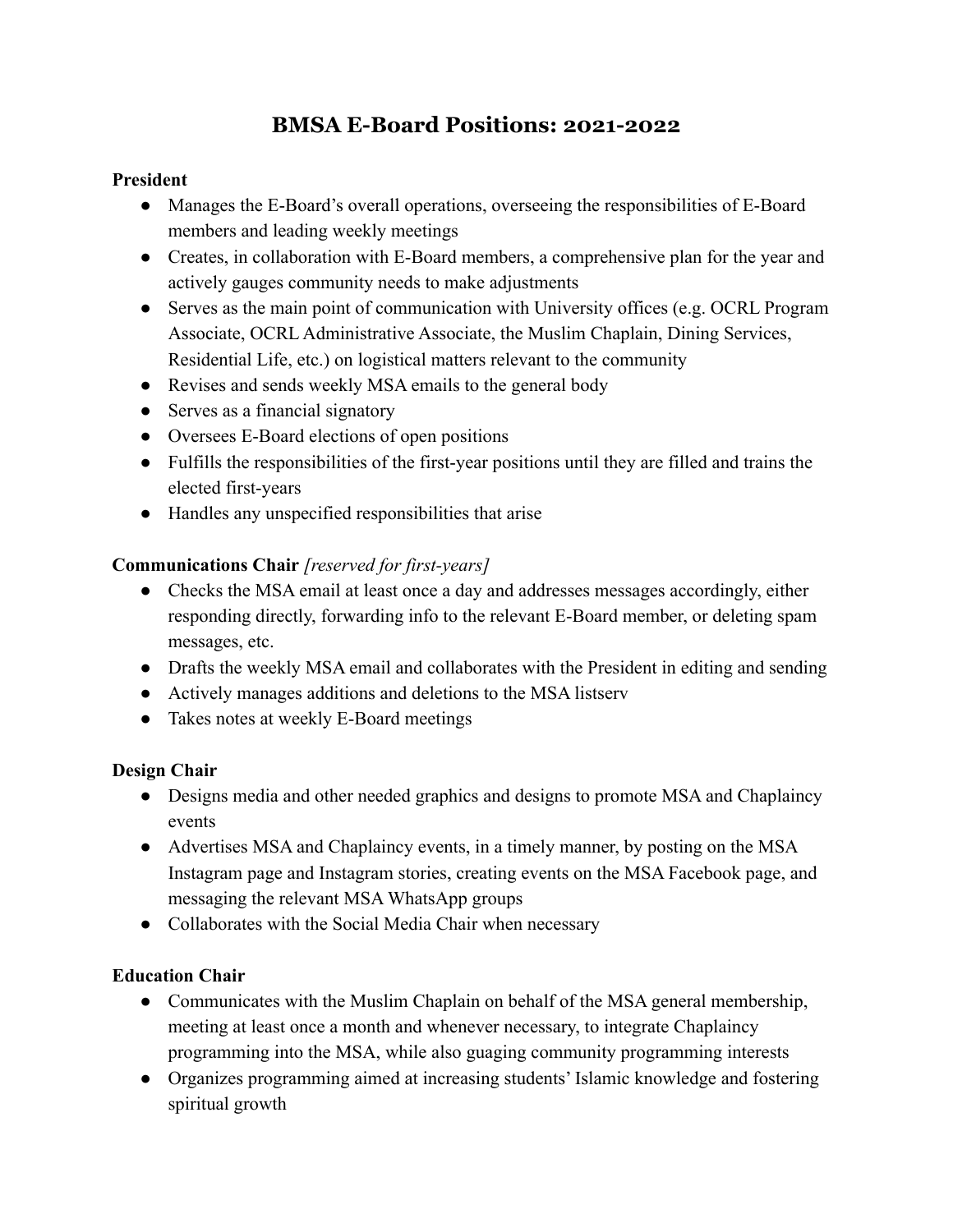- Serves as main contact point for guest speakers and manages logistics of bringing speakers (including SAO speaker contracts, lodging, honorariums, etc); collaborates with the financial signatories on E-Board for this purpose when necessary
- Organizes any campus-wide events, such as Islamic Awareness Week, intended to increase the visbility and knowledge of Islam among the Brown campus community
- Works with the Social Chair throughout the year to decide on and create holistic programming

## **Finance Chair**

- Manages financial matters for the MSA, which includes but is not limited to: communicating with UFB and SAO, securing funding for events, pitching supplemental budget requests to UFB, coordinating the drafting process of the next year's annual budget, identifying an E-Board member's card to cover expenses before reimbursement
- Budgets MSA expenses at the beginning of each semester and works, throughout the semester, to ensure a balanced budget
- Maintains a log of MSA expenses and reimbursements, updated at least once a week
- Raises funds for the MSA
- Serves as a financial signatory
- Develops a robust strategy to secure a sustainable MSA budget for the long-term
- Works closely and maintains consistent communication and collaboration with the President on all financial matters

# **Service Chair**

- Organizes regular community service events, such as food drives and environmental clean-ups, to support the greater Providence/Rhode Island community
- Collaborates with local masjids to coordinate service initiatives that support disadvantaged members of the greater Providence/Rhode Island community
- Researches and organizes charity campaigns (e.g. Dollar-A-Week), talking to representatives of charity organizations, managing logistics of collecting money, and fostering and fielding interest in ongoing charity campaigns, and serving local, national, and global communities (e.g. Charity Week)
- Publicizes service events and campaigns on Facebook, Instagram, and the WhatsApp group(s) and/or collaborates with the Social Media and Design Chairs for this purpose

# **Social Chair**

- Organizes regular social events with the goal of inclusive community-building, catering to both brothers and sisters
- Oversees integration of first-years into the MSA, taking steps such as managing a mentorship program and personally inviting first-years to events